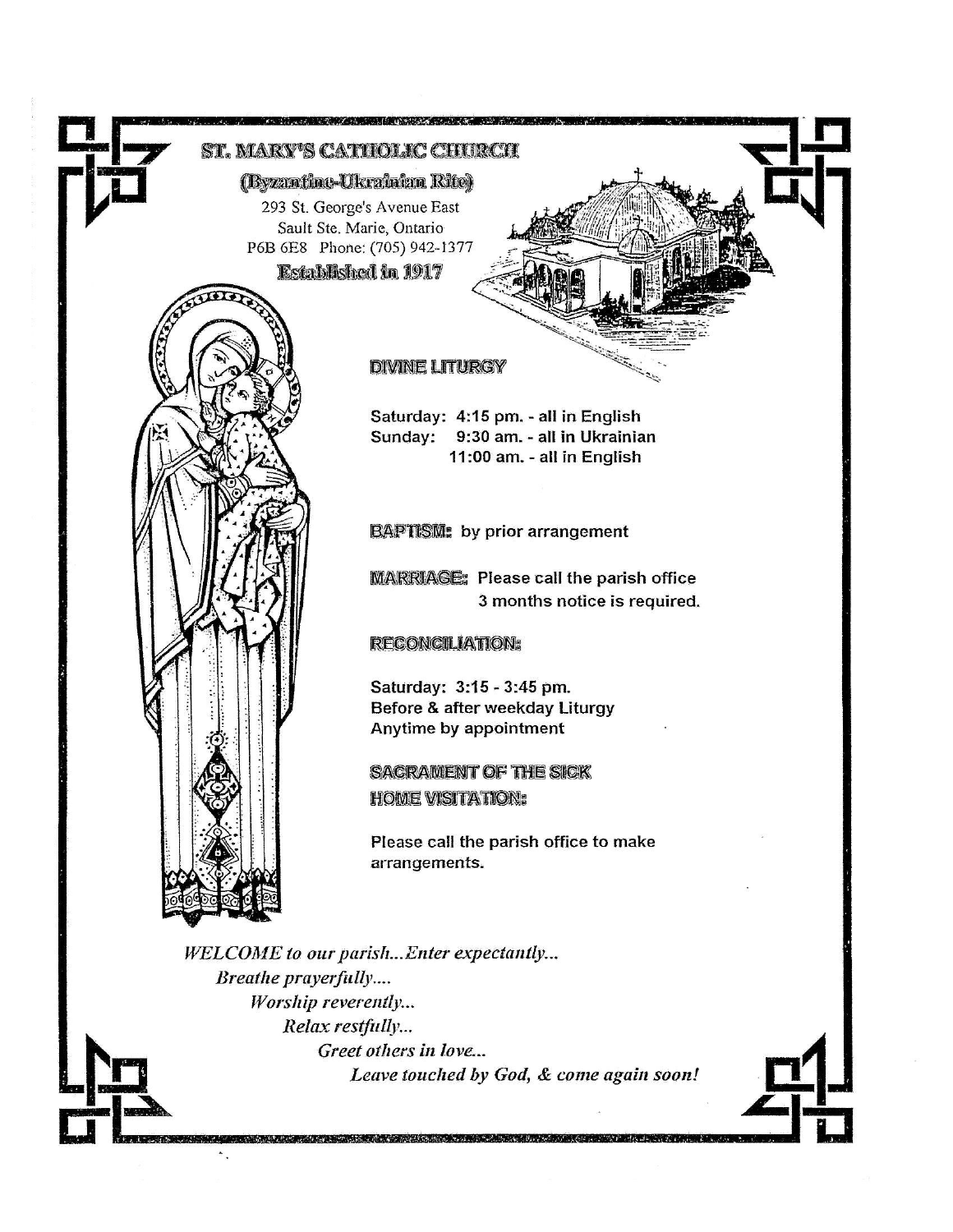| Pastor:                                                                             | Rev. Michael Hayes            | Cell Phone: 705-297-7489 |  |  |
|-------------------------------------------------------------------------------------|-------------------------------|--------------------------|--|--|
| Office Manager:                                                                     | <b>Charlotte Conrad</b>       |                          |  |  |
| <b>Office Hours: Tuesday-Friday 10am-2pm</b><br><b>Closed on statutory holidays</b> |                               |                          |  |  |
| Parish Office Phone: 705-942-1377                                                   |                               |                          |  |  |
| Parish Email: soostmaryukr@bellnet.ca                                               |                               |                          |  |  |
|                                                                                     | Website: www.stmarysukrssm.ca |                          |  |  |

# **We are each of us angels with only one wing...**

**And we can only fly embracing each other...**

Luciano DeCrenzcenzo

**May 29, 2022** – Sunday after the Ascension of Our Lord – Sunday of the Fathers of the First Ecumenical Council; Tone 6. The Venerable-Martyr Theodosia the Virgin (286-305)

## **First Antiphon**

Clap your hands, all you nations;\* shout to God with the voice of joy. Through the prayers of the Mother of God, O Saviour, save, us.

For the Lord most high is awesome,\* a great king over all the earth. Through the prayers of the Mother of God, O Saviour, save, us.

He has subdued peoples to us,\* and nations under our feet. Through the prayers of the Mother of God, O Saviour, save, us.

God ascended amid shouts of joy;\* the Lord at the sound of the trumpet. Through the prayers of the Mother of God, O Saviour, save, us.

Glory… Now… Only-Begotten Son…

## **Third Antiphon**

Come, let us sing joyfully to the Lord,\* let us acclaim God, our Saviour. Son of God, who ascended in glory,\* save us who sing to You: Alleluia.

Let us come before His face with praise,\* and acclaim Him in psalms. Son of God, who ascended in glory,\* save us who sing to You: Alleluia.

For God is the great Lord,\* the great king over all the earth. Son of God, who ascended in glory,\* save us who sing to You: Alleluia.

#### **Entrance**

Come, let us worship\* and fall down before Christ. Son of God, who ascended in glory, \* save us who sing to You: Alleluia.

## **Troparia and Kontakia**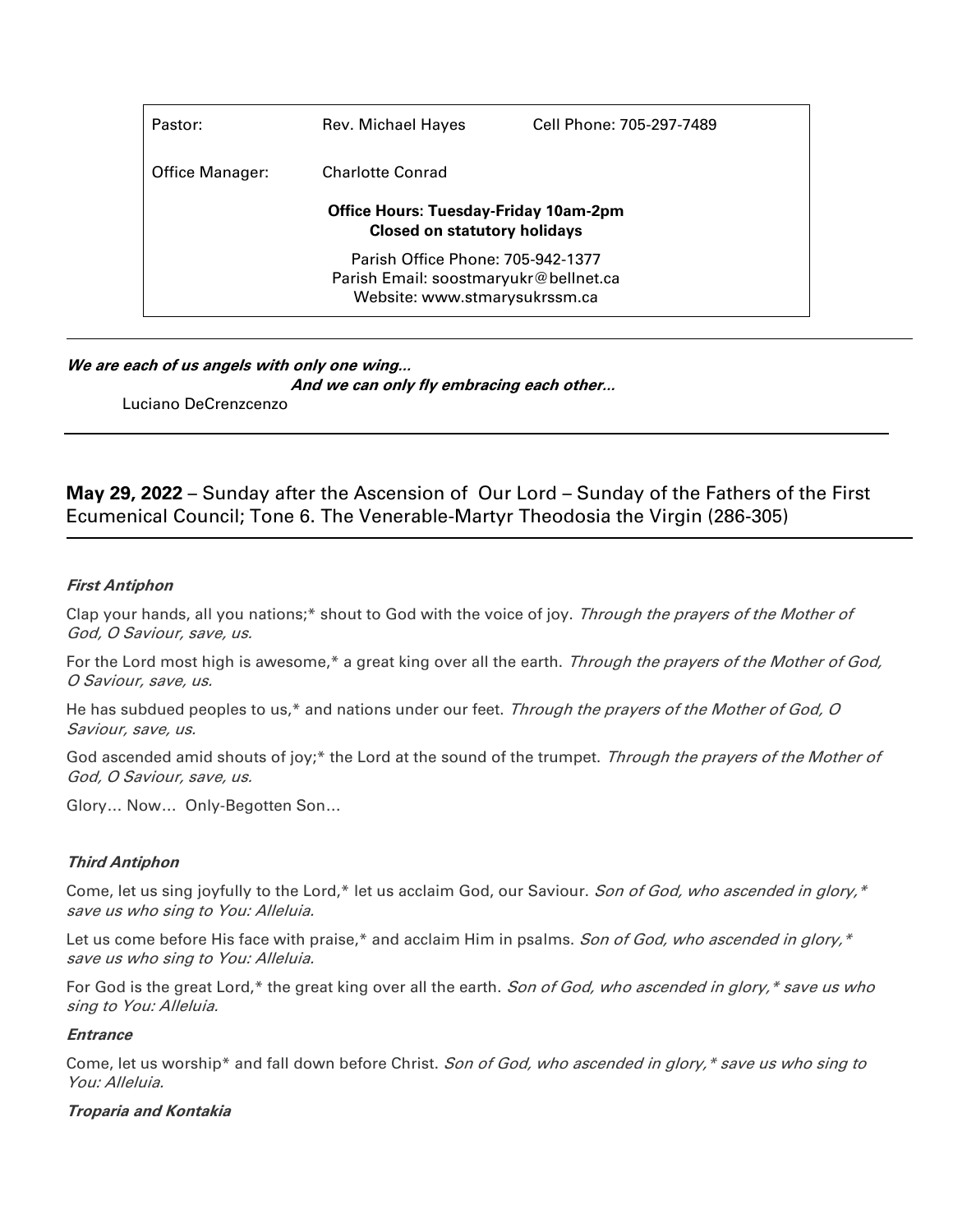Troparion, Tone 6: Angelic powers were upon Your tomb<sup>\*</sup> and the guards became like dead men;<sup>\*</sup> Mary stood before Your tomb\* seeking Your most pure body.\* You captured Hades without being overcome by it.\* You met the Virgin and granted life.\* O Lord, risen from the dead,\* glory be to You!

Troparion, Tone 4: You ascended in glory, O Christ our God,\* giving joy to Your disciples by the promise of the Holy Spirit,\* and assuring them through your blessing\* that You are the Son of God,\* the Redeemer of the world.

Troparion, Tone 8: Christ our God, You are glorified above all,\* You established our fathers as beacons on earth<sup>\*</sup> and through them guided all of us to the true faith.\* Glory to You, most compassionate Lord.

Glory be to the Father, and to the Son, and to the Holy Spirit.

Kontakion, Tone 8: The apostles' preaching and the Fathers' doctrine\* confirmed the Church's one faith,\* and wearing the garment of truth\* woven from theology that descends from on high,\* she rightly imparts\* the mystery of godliness\* and sings its glory.

Now and for ever and ever. Amen.

Kontakion, Tone 6: When you had fulfilled Your plan for us\* and united things on earth with those in heaven,\* You ascended in glory, O Christ our God,\* in no way distant, but remaining in separable,\* You cried to those who love You:\* I am with You and there is none against you.

### **Prokeimenon, Tone 4**

Blessed are You, Lord God of our fathers, and praised and glorified is Your Name forever. Repeat: Blessed are You, Lord God of our fathers, and praised and glorified is Your Name forever. verse: For You are righteous in everything that You have done to us.

Repeat: Blessed are You, Lord God of our fathers, and praised and glorified is Your Name forever.

### **Epistle**

Acts 20:16-18, 28-36

## **Alleluia, Tone 1**

verse: The God of gods, the Lord, spoke and summoned the earth from the rising of sun to its setting. verse: Gather to Him His devout ones, who with sacrifice make covenant with Him.

#### **Gospel**

John 17:1-13

## **Hymn to the Mother of God, in the place of 'It is truly right'**

O my soul, magnify the Lord who in glory ascended bodily into the heavens. O Mother of God,\* you transcended both mind and word,\* and in time, ineffably bore the Timeless One:\* it is you who, with one accord,\* we, the faithful, magnify.

#### **Communion Hymn**

Praise the Lord from the heavens;\* praise Him in the highest.\* Rejoice in the Lord, O you just;\* praise befits the righteous.\* Alleluia, alleluia,\* alleluia.

#### **Instead of We have seen the true light we sing:**

Be exalted, O God, above the heavens, above all the earth be Your glory.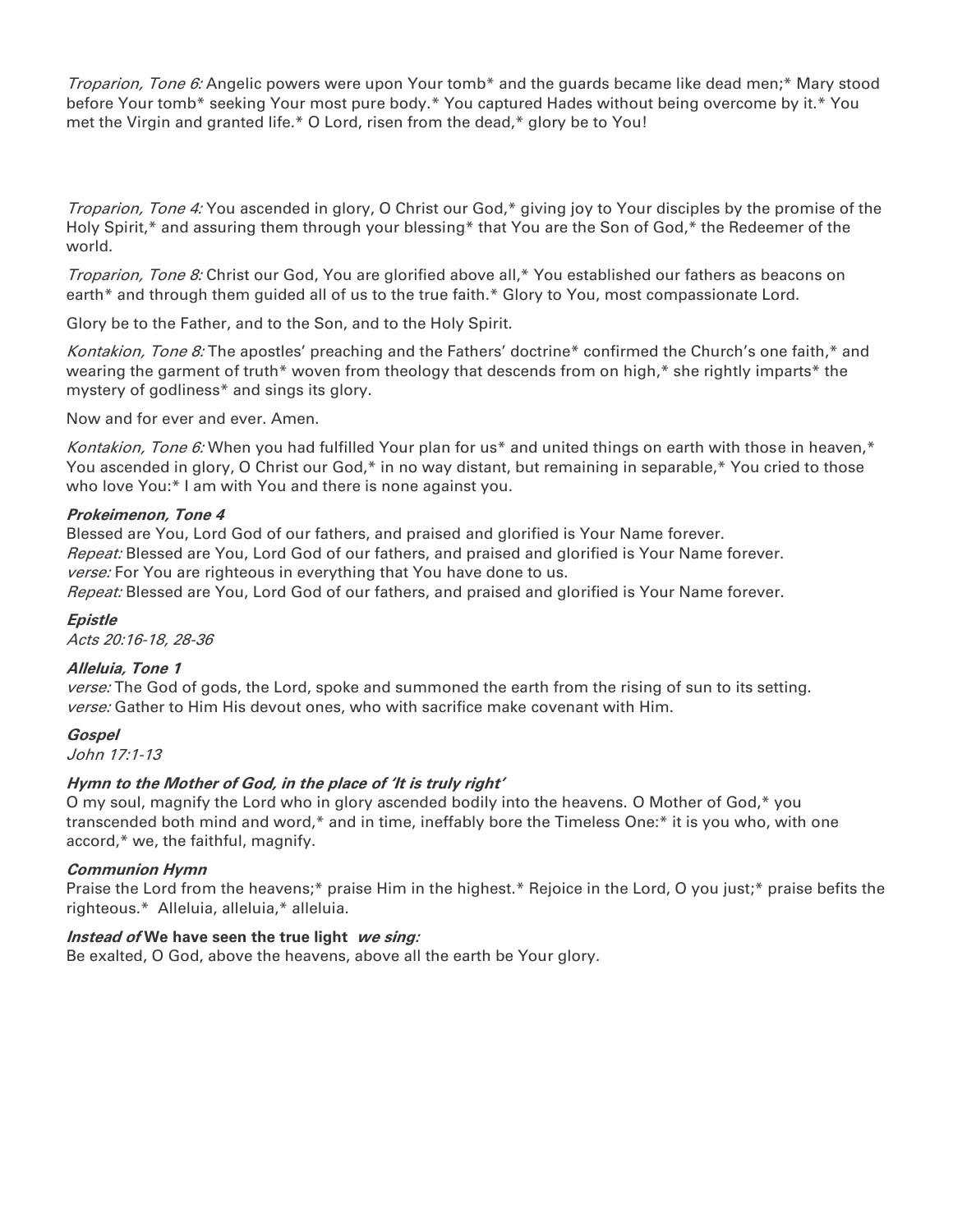### **SERVICE SCHEDULE**

| Monday, May 30<br>Venerable Isaac                        |                    |                             |                           |
|----------------------------------------------------------|--------------------|-----------------------------|---------------------------|
| <b>Tuesday, May 31</b><br>Apostle Hermas                 |                    |                             |                           |
| <b>Wednesday, June 1</b><br>Martyrs Justin and<br>Others | 12pm               | Rosary and Divine Liturgy   |                           |
|                                                          | 5pm                | Vespers                     |                           |
| Thursday, June 2<br><b>Patriarch Nicephor</b>            |                    |                             |                           |
| Friday, June 3<br><b>Martyrs Lucillian</b><br>and Others |                    |                             |                           |
| Saturday, June 4<br>Patriarch<br><b>Metrophanes</b>      | 4:15 <sub>pm</sub> | Divine Liturgy (for Sunday) | Intention: Parishioners   |
| Sunday, June 5<br><b>PENTECOST</b>                       | 10am               | Divine Liturgy (Bilingual)  | Intention: Parishioners   |
|                                                          | 1pm                | <b>Grave Blessings</b>      | At Holy Sepuchre Cemetery |

\_\_\_\_\_\_\_\_\_\_\_\_\_\_\_\_\_\_\_\_\_\_\_\_\_\_\_\_\_\_\_\_\_\_\_\_\_\_\_\_\_\_\_\_\_\_\_\_\_\_\_\_\_\_\_\_\_\_\_\_\_\_\_\_\_\_\_\_\_\_\_\_\_\_\_\_\_\_\_\_\_\_\_\_\_\_\_\_\_\_\_\_\_\_

#### **ANNOUNCEMENTS:**

**1. PEROGY/CABBAGE ROLL MAKING! Again this Thursday, June 2nd . We. start at 7am and finish at around noon. Lunch is provided. Food sales are our parish's largest source of revenue. Please consider volunteering to support your parish in this way. New volunteers are always welcome!**

**2. Just a reminder about our FOOD DRIVE. Donations placed in our blue basket in the vestibule are delivered to the Salvation Army Food Bank regularly. Jesus said: "Whatsoever you do to the least of my brethren you do unto me."**

**3. NEXT WEEK: ONE DIVINE LITURGY AT 10AM. ALSO: Pentecost Grave Blessings at 1pm Holy Sepulchre Cemetery (weather-permitting). Please prepare a list of deceased family members for Fr. Michael to commemorate at the communal panakhyda (short memorial service). Please let Fr. Michael know if you have deceased family in Greenwood or West Korah Cemeteries.** 

**4. Baptised and Chrismated yesterday: Mikayla Bitonti, daughter of Michael and Melissa Bitonti. Many years!**

#### **PLEASE PRAY FOR OUR SICK AND SHUT-INS:**

**Lorraine Wilson, Anita Lutes, Msgr. Anton Szymychalski, Clair Crowley, Fr. Jaroslaw Lazoryk, Wanda Duczmal, Debbie Bromeley, Antoinette Blunt, Katheren Pasternak, Walter Borowicz, Pat Stratichuk, Elsie Barrett, Betty Pauliuk, Doris Lebel, Jo-Anne Stone, Nikolaos Georgas, Denise Jacques, Reg Beaudette, Phil Marinelli, Mike Plastino, Theresa Barsanti, Patty-Ann Bellerive, Jim Parniak, Connie Sampson, Lee DeMelo, Fr. Oleh Yuryk, Fr. John Barszczyk, Dorothy McIntyre, Pauline Baiocchi, Andrea Stone Pietramale, Lynn Dunne, Fr. Andrew Kormanik, Ray Robinson, Hunter Stone, Gavin Stone, Gerard Dosko, Anderson Knight, Ron Barsanti, Peter Harlow, Larisa Pochmursky, Elizabeth Cepecawer, MaryAnn Spadoni, Paul Taillefer and Sheila McConnell.**

**Lord, Jesus Christ, You Who travelled throughout Galilee healing the sick, enabling the blind to see and the**